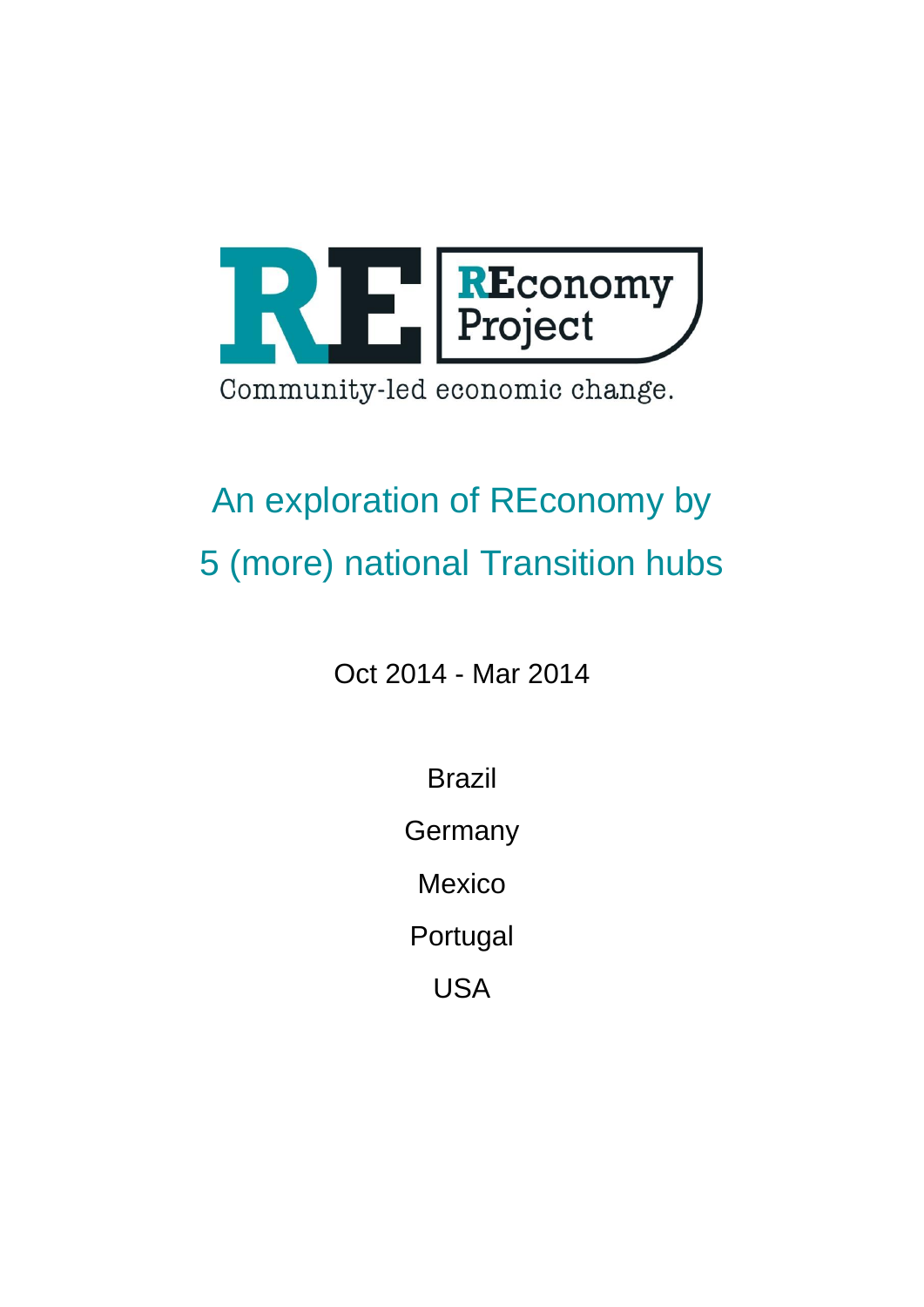### **Background**

In October 2013, the Transition national hubs of Belgium (Reséau Transition Wallonie-Bruxelles), Croatia, Italy, Latvia and the Netherlands joined forces with the UK's REconomy Project to explore what REconomy might look like in each country. A year later the national hubs of Brazil, Germany, Mexico, Portugal and the USA joined the project, in part informed by the experiences and processes of the first group of hubs, but also forging new directions of their own.

Each participant agreed to produce a high level proposal exploring how REconomy type activity might be initiated and/or supported by the national hub. They also staged at least one REconomy event to elicit input from a range of Transitioners, and similar organisations. Each hub also found at least 5 examples of Transition Enterprises relevant for their country, and created a small set of case studies.

We hoped this approach would: (a) help each of the hubs begin to create a viable strategic approach for REconomy, which can also be used in funding bids; (b) build a peer support group to help us all shape and deliver our plans; and (c) give insight into common themes, as well as differences, at the national level such that the Transition Network can better support the work of the hubs.

We are delighted with the results. This document gives a summary of our outputs and our learning for the second group of hubs (th[e summary report for the first group of hubs is here\)](http://www.reconomy.org/wp-content/uploads/2014/07/REconomy-hubs-summary-report.pdf), and our next steps - we hope these reports will be useful to other national hubs interested in REconomy.



From top, left to right: Steffi Germany, Fiona UK, Marissa USA, Raul Mexico, Annelieke Portugal, Monica Brazil.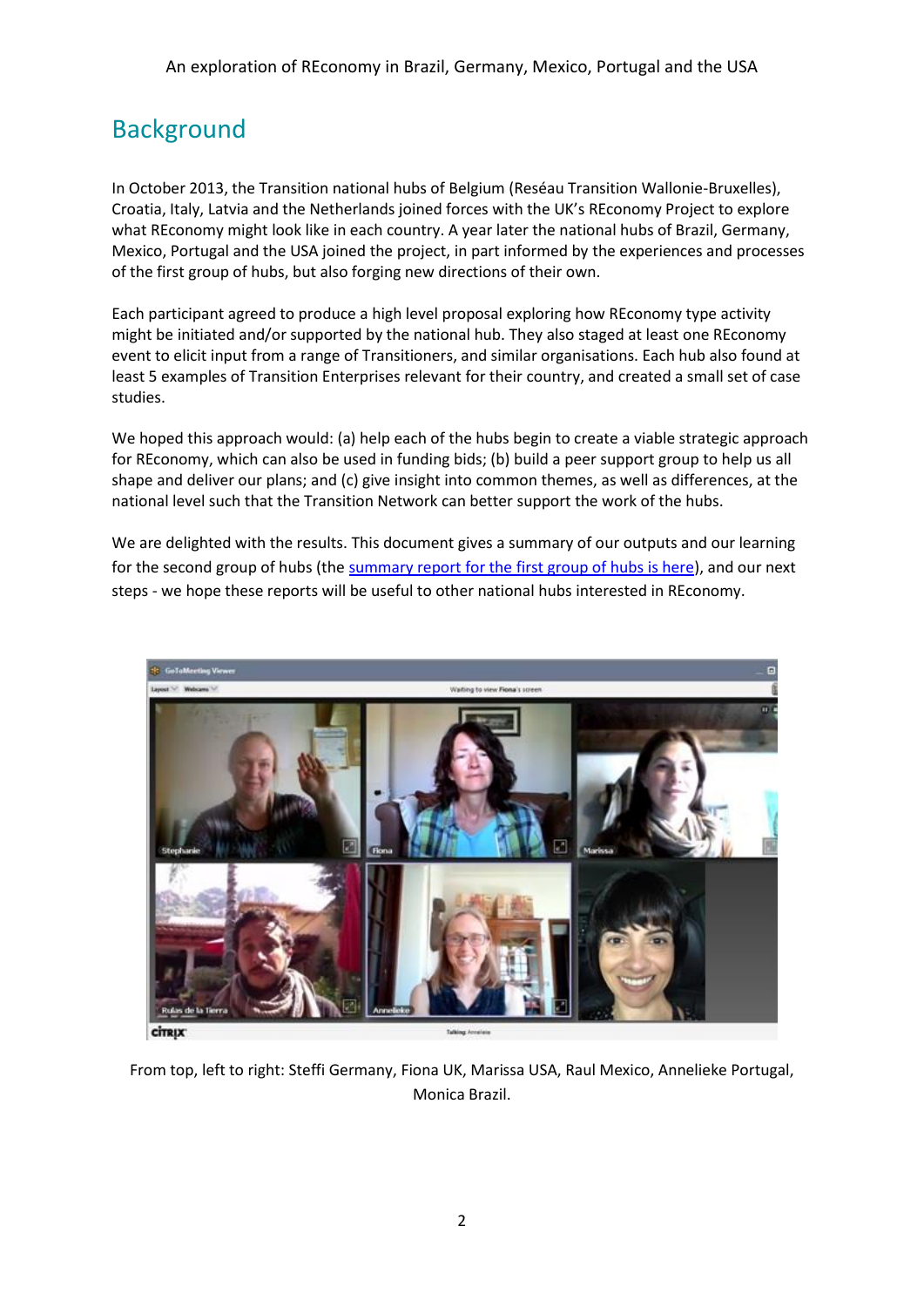

The massive US economy, built on the exploitation of labor and extraction of resources from around the world, is reaching a tipping point as skyrocketing inequality, a fragile financial system, crumbling infrastructure, and unemployment converge.

Corporate influence on American politics has created a very unequal playing field, where industries are unaccountable to their detrimental impacts on human and environmental health. The decline of domestic manufacturing has contributed to the decay and rebirth of major cities.

The country's food system is very vulnerable, with 25% of the nation's food grown industrially in California's Central Valley, which is now heavily drought-stricken. Debt is also a challenge for many Americans, with the average college graduate entering the workforce with more than \$30,000 in student debt and very steep competition for jobs.

The failures of our current economy are encouraging many Americans to pursue alternative angles to the "American Dream," and there are exciting new economy developments across the country including a rise of cooperatives, urban farming, community power projects, and more.

Many of those efforts came together in June 2014 for the first New Economy Coalition Conference in Boston. There's also is a strong social justice movement in the USA that seems to be at a tipping point in some areas, with opportunity to combine part of all of several movements.

#### **Activities & plans**

Our REconomy event will be held on 26<sup>th</sup> May 2015 after which the write up will be added here.

We collected a set of 20 case studies [which are summarised here,](http://www.reconomy.org/wp-content/uploads/2015/05/USA-REconomy-case-studies-draft_3.20.pdf) and the complete versions will soon be available on our website.

Our proposed approach to REconomy is to:

- Raise awareness of REconomy and "new economy" models, strategies, and resources within the US Transition Network through teleseminars, telesalons/organizer calls, and online channels (website, newsletter, social media).
- Seek funding and technical support to implement the REconomy model (convening local economic stakeholders and producing an economic blueprint) locally or regionally in Northern California.
- Support a cohort of Transition leaders/initiatives around the US in developing and implementing the REconomy model in their communities.
- Build strategic partnerships locally, regionally, and nationally to support the implementation of REconomy in the US.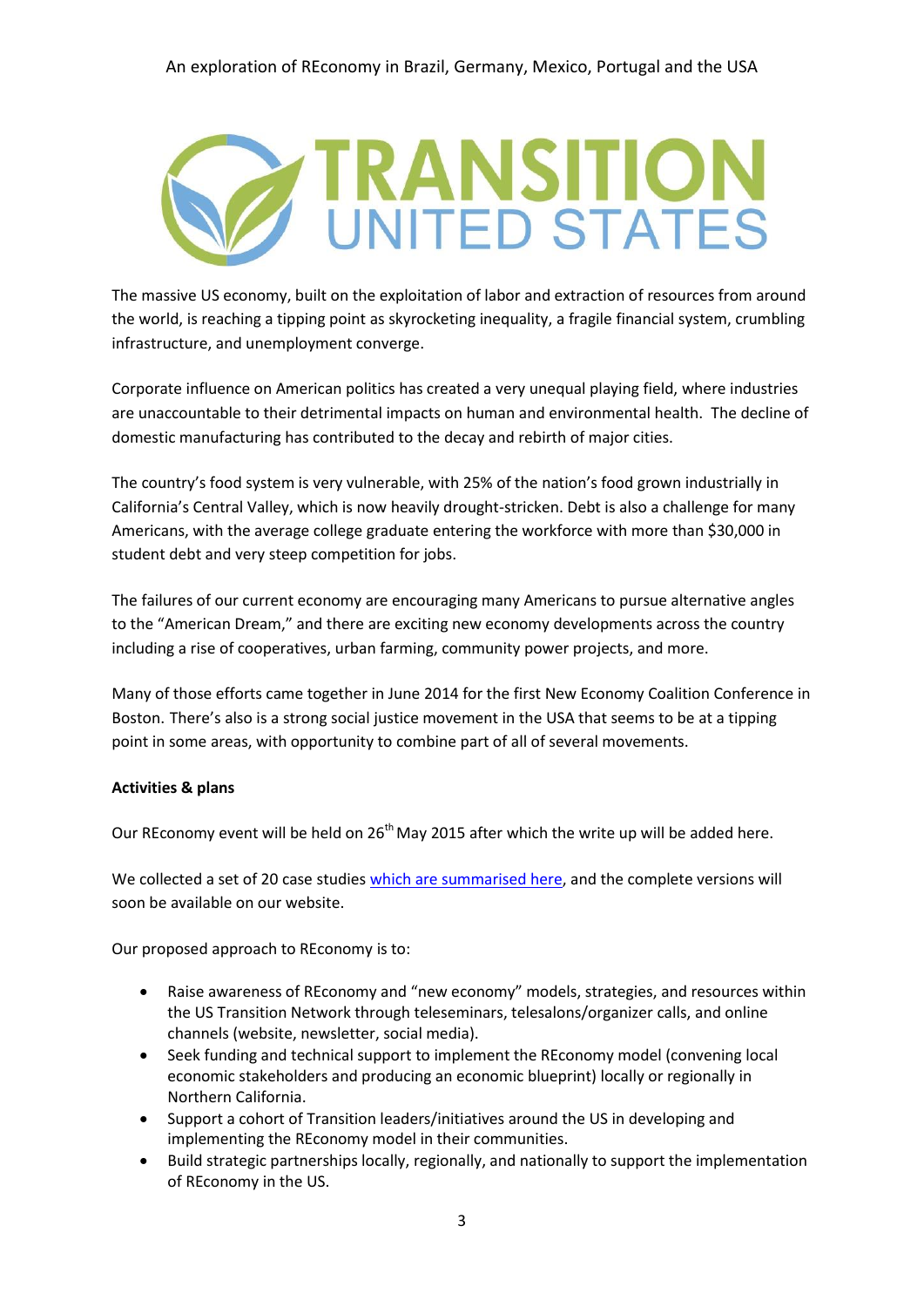Several key elements of the proposal are dependent on Transition US securing additional financial resources for implementation, while other elements of the proposal can be implemented with existing resources. The above is an extract from [our full strategy document.](http://www.reconomy.org/wp-content/uploads/2015/05/USA-Transition-US-REconomy-Strategy-3.17.pdf)

Contact [Marissa Mommaerts](mailto:marissa@transitionus.org) at th[e Transition US hub.](http://transitionus.org/)



In 2010, The Economist highlighted **Brazil** in a cover story which praised the good performance of the economy and the positive prospects that had opened for the country; only 3 years later, the magazine published a story arguing that the economy had unravelled. It's not hard to see why the magazine had so radically changed its mind: GDP growth fell to 4.3% per year in 2005-2010 to 2% annually in 2011-2013, while the expansion of investment fell from 9.2% to 2.3% per year. Moreover, in the last three years, average inflation was 6.1% per year, and the current account deficit increased by 1.5% of GDP.

Today, we face, according to the Brazilian Institute of Geography and Estatítica a recession, which opens first of all an opportunity for the REconomia processes. For the first time we see industry, even in the most difficult situations, investing in relationships with their cities, and seeking local producers.

We see people talking and thinking about solidarity economy, and conscious consumption, and maybe we're in front of a very promising social phenomenon opening to the process of REconomia, and growth of the creative economy and small local businesses.

#### **Activities & plans**

Our main event was a 'class' about REconomia, which included the building of a REconomia High Street! We are putting this approach into the Gaia Education Curriculum, as a partnership with Transition Brasil , in Brasilia, São Paulo e Alto Paraíso de Goiás.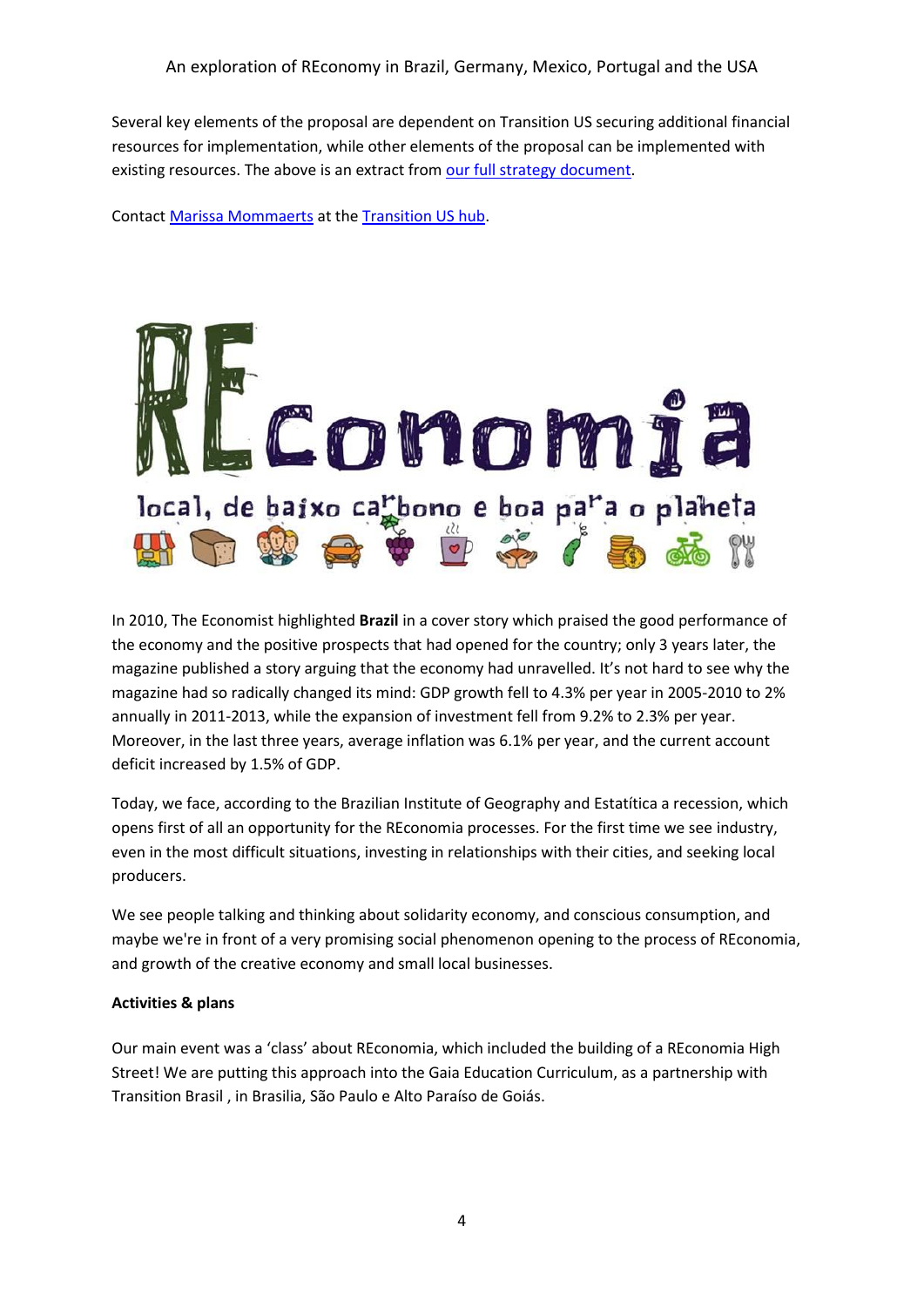We also aim to put this class as a workshop in Transition Communities, so this way we can influence and improve the development of more REconomia businesses in Brasil. This pilot class was a 4 hour event held in November 2014, and around 70 people came.

We also held a 'Deepening REconomia' meeting with some of the enterprises that were used in our case studies research – to talk about how we can deepen the concept of REconomia, and what else we can do together. We aim for this to be a bi-monthly event, and we continue to find more great enterprises to add to this group.

We collected a set of 10 case studies which are available here [in draft in English and Portuguese.](http://www.reconomy.org/wp-content/uploads/2015/05/Brazil-REconomy-Research-v2.pdf)

To develop REconomia in Brazil we choose four strategic lines of working [\(more detail here](http://www.reconomy.org/wp-content/uploads/2015/05/Brazil-Reconomy-strategies-for-Brazil.pdf) in English):

- 1) Creation of IBEST (the Brazilian hub)
- 2) Promotion and support for REconomia businesses;
- 3) Production and sharing of content (ideas and stories) via web etc.
- 4) Deepening concepts and sharing information via bimonthly meets

We have since translated the Transition Website to Portuguese and we are working on a special blog only for REconomia, so we can write about the challenges, about the research that the REconomia group does, and keep on show-casing new REconomia businesses.

Contact [Monica Picavea](mailto:monica@oficinadasustentabilidade.com.br) at th[e Brazilian hub.](http://transitionbrasil.ning.com/)



**Mexico** has the 15th largest economy and is the 9<sup>th</sup> country in global oil production. We're located in a region rich in resources such as uranium, silver, gold, coast and biological diversity. But there's a dichotomy between resources, economic wealth and its distribution, since Mexico is one of the most unequal countries in Latin America. High levels of corruption, narco-traffic and human rights violations all hit Mexican local economies.

At least 68 indigenous languages are spoken between the north, centre and south of the country, regions that are touched by ancient multiculturalism, providing a surreal dance scene between ancient Mexico and modern civilization.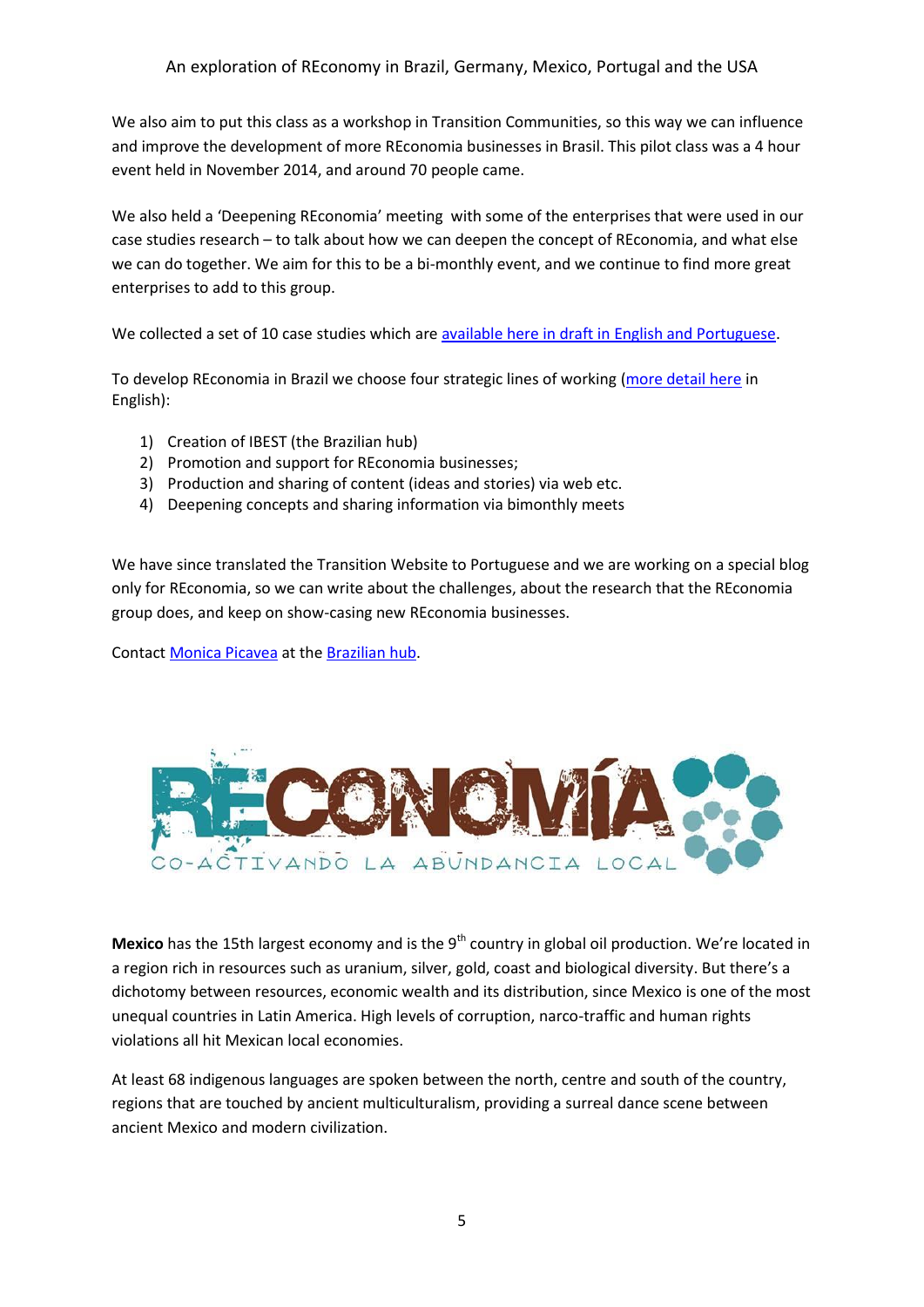Mexico is one of the top countries in terms of International Trade Agreements signed, unfortunately this isn´t helping develop the country for real since poverty increased in the last decade. NAFTA (North American Free Trade) has betrayed farmers and rural workers, making a bigger gap between countries and communities, and letting corporations run the food production and turn this into big business.

Mexico is a region of resistance and finding creative ways to survive despite our government. The Zapatista Movement in the south of Mexico, Cherán community in Michoacán or Local currencies movement such as Tumín, Tlaloc or Mezquite are great example of community resilence.

#### **Activities & plans**

We held a series of 3 REconomy events in partnership with 3 Transition Initiatives: Transition Queretaro, Transition Playa del Carmen and Transition Tepoztlán as reflected in the poster on the right.



We collected a set of 5 case studies which along with write ups and photos from our event, are [available here in English.](http://www.reconomy.org/wp-content/uploads/2015/05/Mexico-Reconomy-Project-in-Mexico-by-Rulas-de-la-Tierra.pdf)

Our proposed approach is:

- To build on success of events to make local plans and changes.
- "Exploring with T communities how to re-think and re-create We find ourselves with the need to RE-think and RE-create not only what we understand for economy, but also how we practice it and live it day-to-day. Also exploring how the multiple forms of life and knowledge hold possibilities for alternative types of economies beyond the "Western" ones".

Contact [Raúl Vélez](mailto:mexicoentransicion@gmail.com) at the Mexican hub.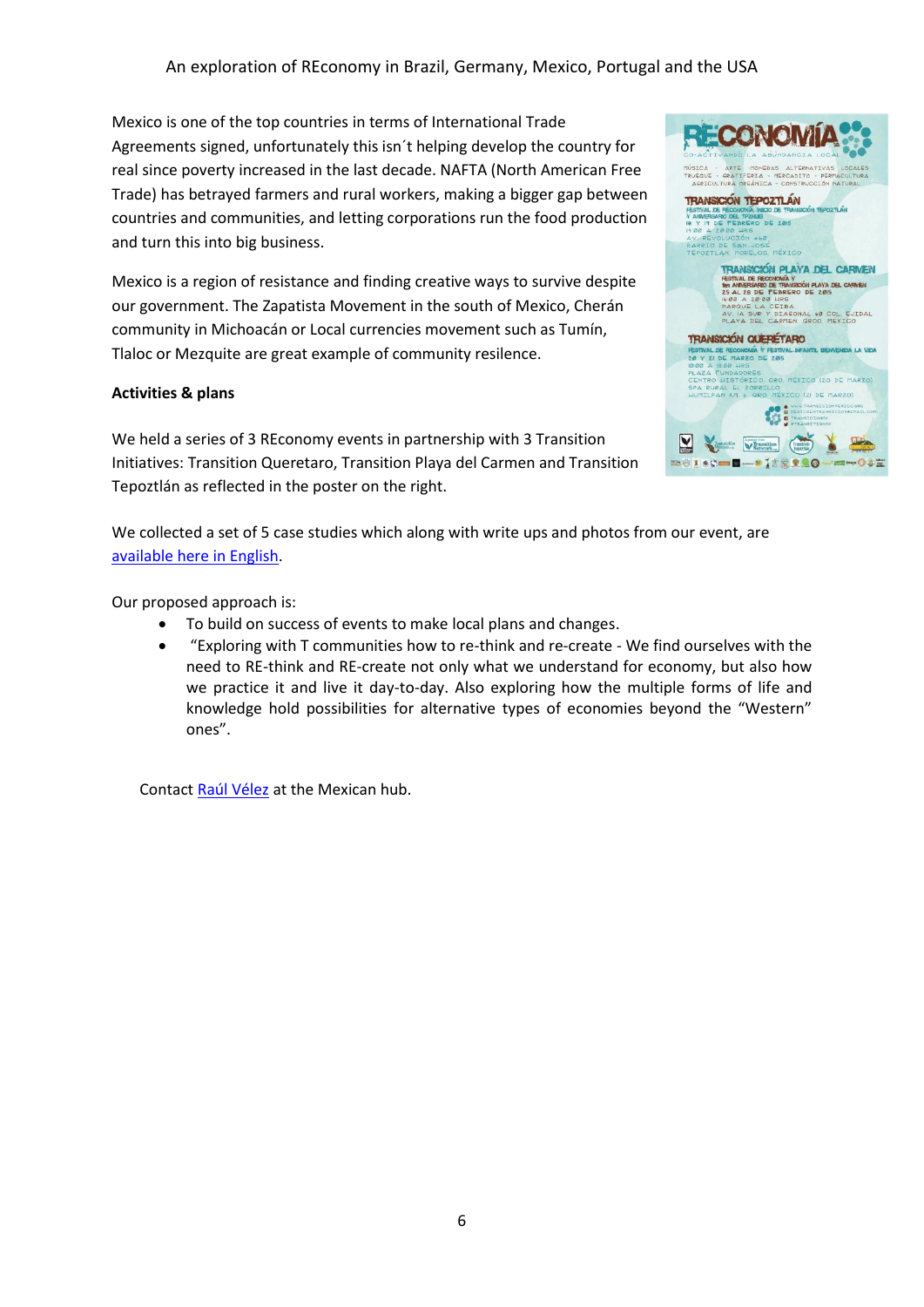

The unemployment rate amongst young people in **Portugal** is 36% today and many young people emigrate because they do not see a future in their home country. This has severe impacts on the social fabric of the country (already for several generations), weakening local community further.

Creating a livelihood is about more than earning a living. It's about quality of life, about being in relationship with the local community. What does it take for a community to support its inhabitants to find their place and co-create a healthy, resilient local ecology that attracts others to do the same? How can young adults that have ideas to create their own livelihood be supported to ground their ideas, and at the same time producing continuous benefits for the local community?

To explore this, over the last four months, we have been working with great pleasure on the start of a "marriage" between REconomy and One Year in Transition in Portugal. In the numerous conversations and presentations about Um Ano em Transição, it has been inspiring to sense the enthusiasm with which our ideas were received and the willingness of almost everybody we approached to get involved and to contribute. It confirmed the relevance of our mission. The combination of creation of livelihoods with community development within the context of developing a local economy, especially alternative economy models, is seen as vital for Portugal.

#### **Activities & plans**

We have developed a story about Um Ano em Transição, presented this story to more than 150 people at 8 events; now we are still in the process of capturing 8 case studies of some "enablers" of local entrepreneurial activity, and some examples of young people that created their own enterprise - these will be [available here](http://um-ano.transicaoportugal.net/) shortly.

Our proposed approach is to pilot this programme in the autumn of 2015, when 6-7 teams of young adults will start a one year shared journey. They come from both urban and rural settings. Each team has a clear purpose to develop and implement an economic activity that brings them good livelihood, nourishes their personal development and enriches their local community. More information is available here in English i[n a blog post,](http://www.reconomy.org/wp-content/uploads/2015/05/Portugal-blog-Um-Ano-em-Transição-v2.pdf) as well as these [project reflections,](http://www.reconomy.org/wp-content/uploads/2015/05/Portugal-strategy-and-seed-funding-TN-REconomy-v2.docx) and at the [project website.](http://um-ano.transicaoportugal.net/) We have a plan, let us know if you would like to see it!

Contact [Annelieke van der Sluijs](mailto:annelieke.van.der.sluijs@gmail.com) at th[e Portuguese hub.](http://transicaoportugal.net/)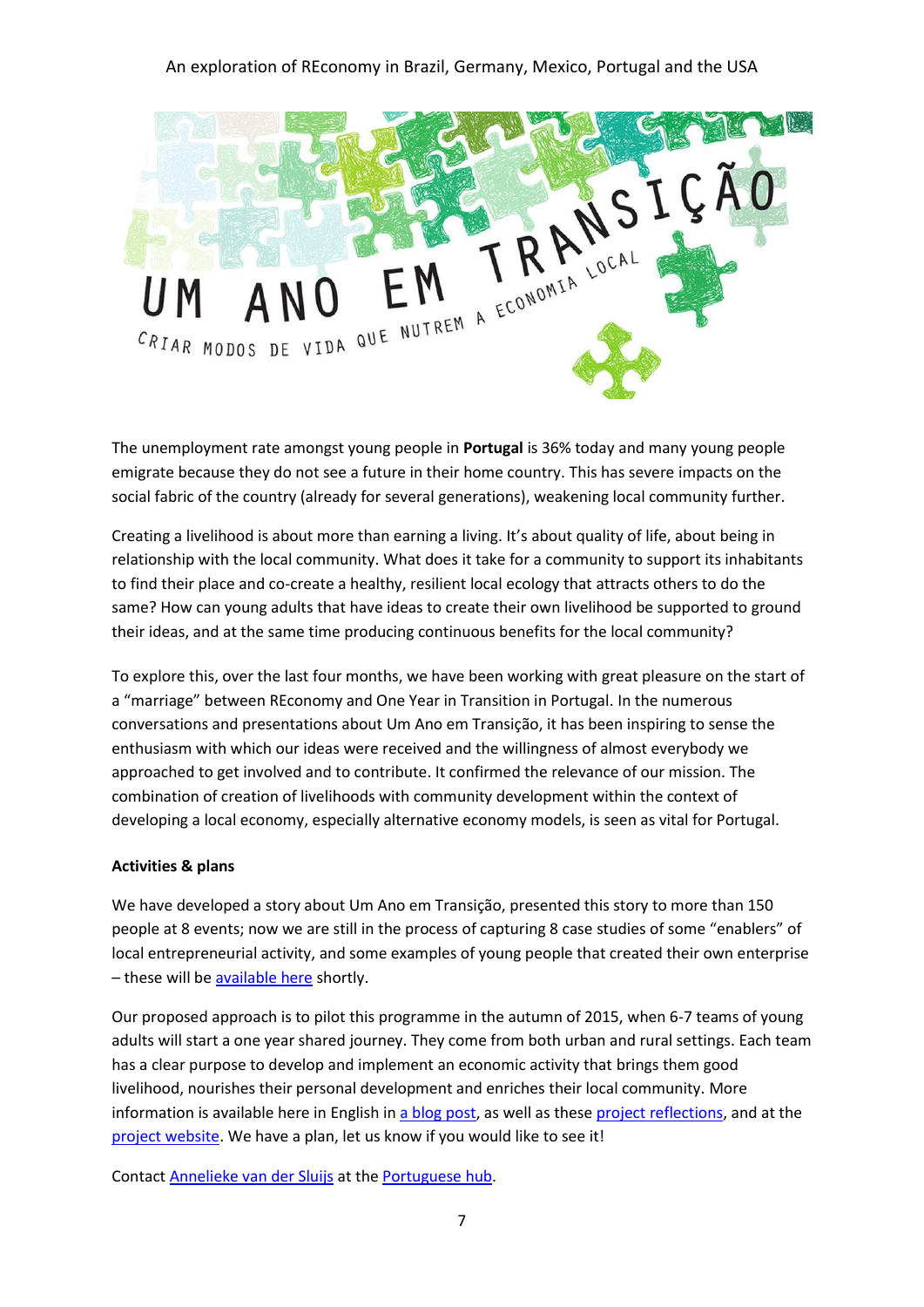

Germany is at the moment one of the 'winners' of global crisis. Our economy is growing, unemployment is relatively low in comparison to others European countries, and interest rates are very low, therefore people especially now invest in houses and land. This makes rents especially in bigger cities unfavourably high and widens the gap between the very rich and the very poor. Food prices rise, according to more expensive land, fuel and speculation.

Even if our economy in general grows, more and more people live under the poverty line and social instability is also growing, because of the cut on state investment and the sell-out of state property (public baths, youth centres and work, etc.).

In the short run, an alternative and local based economy is one of the most important objectives to meet to enable people to grow their own food, to strengthen communities and open the possibilities for self-run initiatives, as the state withdraws and private business just offers big and alienated infrastructures.

#### **Activities & plans**

We held a REconomy event in Hannover, as part of the Utopianlae Festival. Over 80 people came together to give birth to our new REconomy project together! We also collected together 5 case studies of inspiring German enterprises some of whom presented at our event.

Our proposed approach is to:

- develop an action-handbook for sustainable Start-Ups and a toolbox for sustainable entrepreneurships
- promote Reconomy-Start-Ups with a specific "REcoach program" (eventually with renowned mentors)
- present our concepts and existing REconomy-ventures on the website "Transition Initiatives" (after its re launch in spring/summer 2015)
- use all of the above especially to network the various Transition Projects on local level as well as the regional Transition Initiatives on national level to bridge and bond the movement.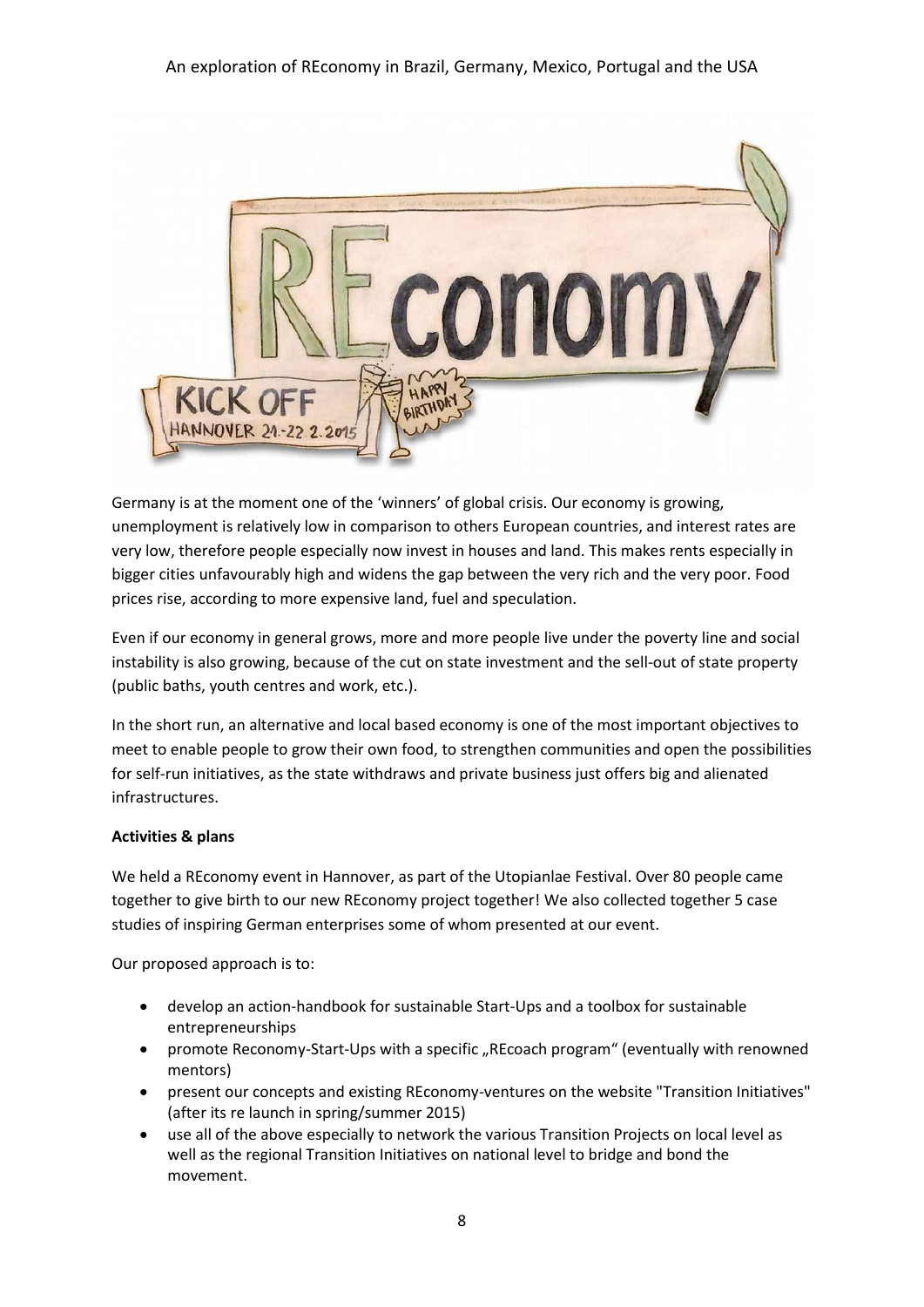- using REconomy externally as well to establish strategic alliances with like-minded organizations and events.
- A national conference on "solidarity-economy" takes place in Berlin in September 2015 which will be significantly enriched by the Transition REconomy project. We also consider organizing a German meetup of Reconomy-projects at this venue.

More information on our event, case studies and proposed approach are available bot[h in English](http://www.reconomy.org/wp-content/uploads/2015/05/German-Strategy-doc-in-English-REconomy-Abschlussbericht-Germany.pdf) and [in German.](http://www.reconomy.org/wp-content/uploads/2015/05/German-Strategy-doc-in-German-REconomy-Abschlussbericht-Germany.pdf)

Contact [Stephanie Ristig-Bresser](mailto:stephanie.ristig-bresser@ars-scribendi.com) or the [German Hub.](http://www.transition-initiativen.de/)

## What worked well and what might be done differently?

Some similar learning arose from this group as for the previous group – that this approach of virtual teams meeting online works well, and that the group provides inspiration, support and helps focus activity and thinking. It's a model worth exploring for other Transition hubs groups, and our learning is being fed into hubs organisation discussions.

Most of the group met in person for the first time at the TN Conference in Devon in September 2015, and it would have been nice if timing has permitted this to be at the start of the project period rather than the end!

For everyone, it still it felt like a lot of work to do in the period given (though recognising that the deadlines do help ensure things get done, in a good way!). Having to work in English adds to the effort for most people, especially in having to translate things for sharing – though done willingly. Despite trying to prepare people more about the effort likely required, it still only really became apparent in the doing – as is often the way. Some more specific comments:

"Participating in this project was a door to understand better what the economy is, in a Transition Town model, and all the exchanges we made in our online meetings made me feel inspired. It made me wake up to form a REconomy group of enterprises in Brazil, that can collaborate with each other and support maybe start-ups that can be interested in make business in this new way. The exchanges with all the group was really very interesting, and this week I got to Hannover, and exchange experiences with Steffi and the REconomy group there. I'll try bigger events now, because I think that REconomy is a new concept that we have to explain and show to more and more people." Monica from Brazil.

"This was a good experience of virtual working, and I was inspired by others in group. I now trust that smaller projects as are more likely to succeed. I had thought we were maybe not ready for this project, so I had little or no expectations and a small team – but this felt too vertical and more should be shared horizontally. We need to get more people involved in holding this with me. It was the first time some money came from the TN, this raised lots of questions for us! We used this to support/grow existing energy, this turned out very well, and our events were great!" Raul from Mexico.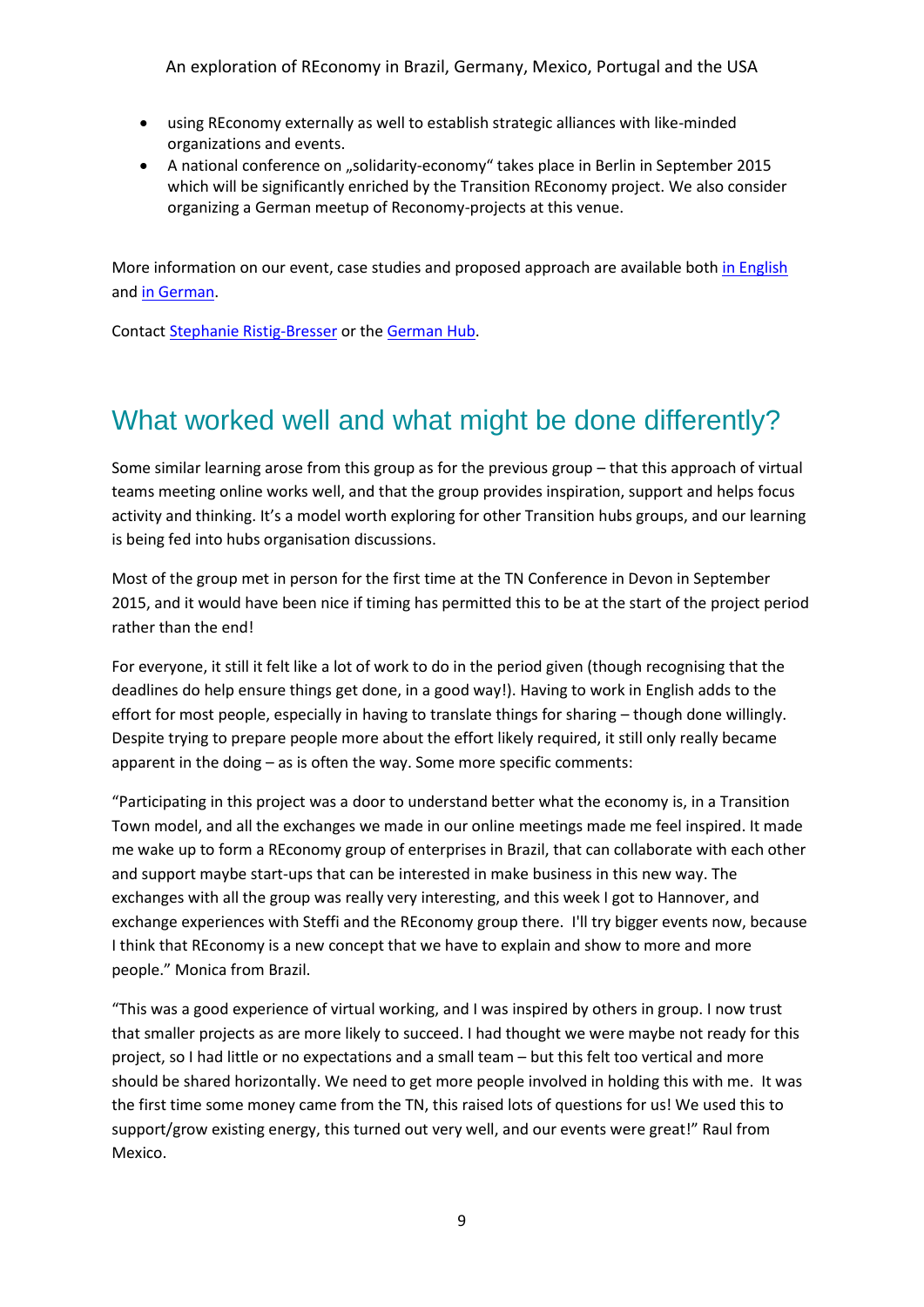"I really liked the support from the UK, and found this very helpful. Compiling the case studies was also really useful for TIs and building relationships with enterprises and other organisations – we're continuing to add to this work. The timing felt tight even though we had 6 months. We have a question about our role (as a hub) if we don't have business development expertise to support the enterprises directly – we will ask TIs to help define what this role of a hub should be here in relation to REconomy." Marissa from USA

"There were really good virtual meets and I loved the sense of being part of an international movement, in spirit and in actual connection too. It would have been great to have started with a face to face meeting, but the peer group worked well. We've been connecting with some start-ups. Gave them some space and some coaching, but little time yet to share REconomy more widely across the movement in Germany – will get to this! We're convinced that REconomy is a good thing and chance to make Transition more professional." Steffi from Germany.

"This was a rich experience, the time passed too quickly! It was empowering to connect with groups here all wanting to help young people –it feels right. I learned about our TI and hub in terms of organisation and need to share load else I'm burning out – I had no idea how much work was involved! I would now get more people involved from the beginning, been less focused on outputs and so asked questions more openly. We also learned about relationship to having funding – despite freedom given I still felt worried that required outcomes would not be produced. Will look for small amount from flexible funders from now on as this worked well for us". Annelieke from Portugal.



The REconomy Skills day, TN conference, October 2015 with REconomy hubs and a wide range of other countries.